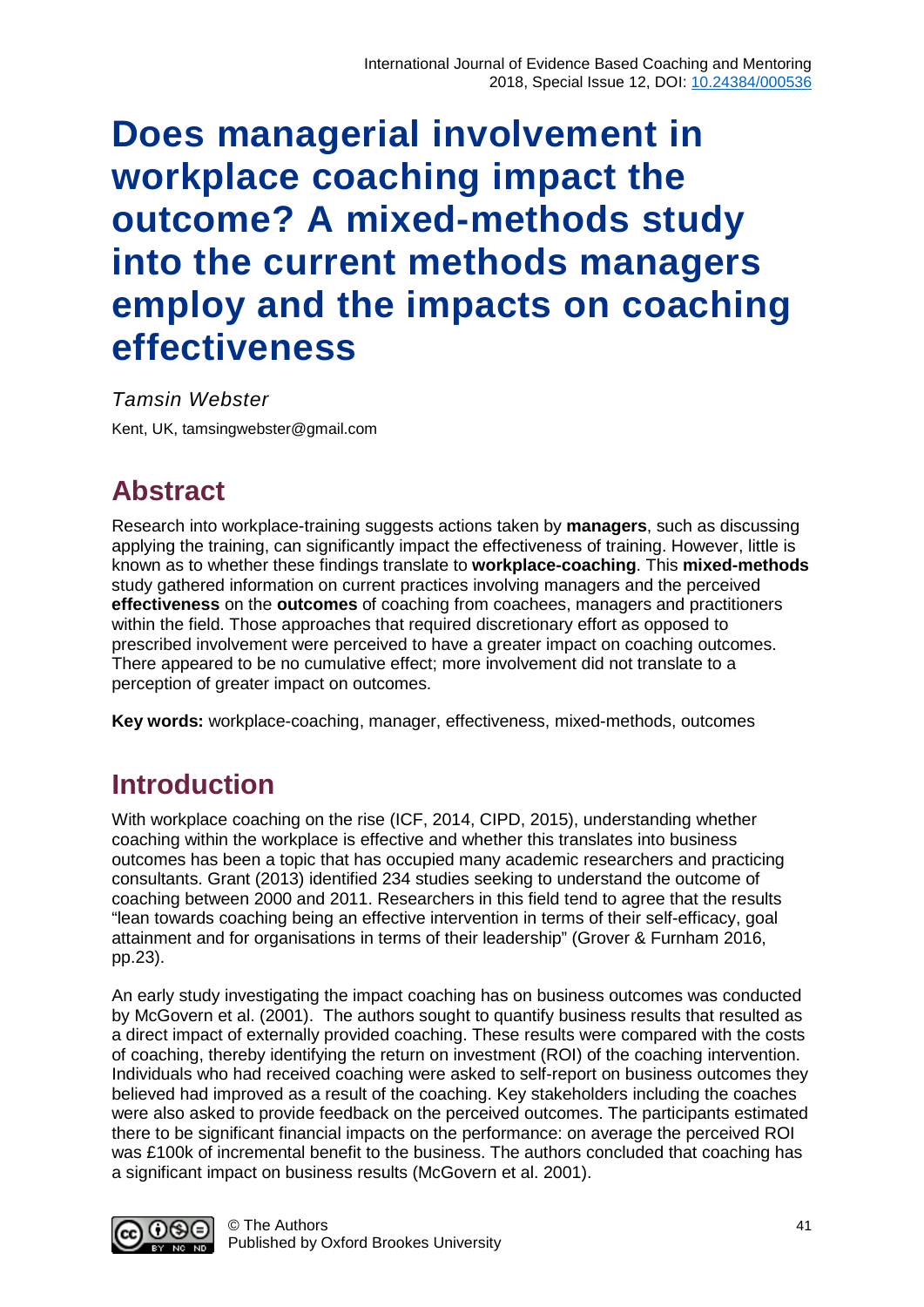As studies in this area increase, meta-analysis has become possible, examining whether common outcomes and inferences can be drawn. The results aggregating the research findings have led researchers to conclude that coaching works, with outcomes including moderate-to-large increases in skill and/or performance and productivity (De Meuse & Dai, 2009, Theeboom, Beersma and van Vianer, 2014, Grover & Furnham, 2016, Jones, Woods & Guillaume, 2015, Sonesh et al. 2015).

More than simply determining whether or not coaching is effective, understanding *what* impacts the effectiveness of coaching is of significant interest to researchers and practitioners. Understanding what impacts the effectiveness of coaching could support those practitioners managing coaching within organisations, helping to influence how best to design support around a coaching interventions.

Having established that coaching has an impact on performance, researchers have sought to analyse the mechanisms within coaching to understand why and how it works and to identify whether some aspects have a greater impact on the outcomes than others. One notable finding is that trust and an ability to create an effective working relationship is critical to driving effective coaching outcomes (Baron & Morin 2009, de Haan et al. 2016, de Haan, Culpin, Curd, 2008, Rekalde, Landeta & Albizu 2015, Ely et al. 2010). The attributes of the coachee have also been researched, finding that personality matching between the coach and coachee has no impact on the effectiveness of coaching (de Haan et al. 2016). When researchers compare the effectiveness on coaching goals between internal and external coaches, internal coaches are found to fare better (Jones, Woods & Guillaume 2015).

In terms of researching the impacts of different elements within the coaching process itself, the findings vary. In terms of duration, it was found that the number of coaching sessions does make a difference, more than three appeared to have the best results. The researchers of this study hypothesised this may be due to the relationship between the coach and coachee improving over time (Baron & Morin 2010). However, meta-analysis carried out found no difference between different durations and the coaching outcomes (Jones, Woods & Guillaume 2015). The coaching format – e.g., face-to-face v's phone, or e-coaching was found to have no differing impact on the outcomes (Jones, Woods & Guillaume, 2015).

These studies focus exclusively on the coaching as an event, the people involved in the sessions and how the sessions are constructed. They have not assessed how the coaching and the outcomes apply in situ, i.e. in the workplace. Research in the related field of workplace-training has identified that a supportive environment experienced after training is more important than the quality of the trainer or training materials in terms of applying and maintaining the learning (Rouiller & Goldstein, 1993; Tracey, Tannenbaum & Kavanagh, 1995). Examples of a supportive environment that the manager can impact include: discussing how to apply the training, reshaping the role to enable the practice of new skills, giving feedback, providing positive reinforcement or rewarding the use of new skills, or conversely punishment for not using them.

Some research points to managerial involvement potentially having a positive impact on coaching outcomes. Rekalde, Landeta & Albizu (2015) conducted a series of focus groups with experienced coaches, coachees and purchasers of organisational coaching. The manager's involvement was rated as a highly important factor in the successful outcomes for coaching. The authors hypothesise that in actively supporting the coaching, the coachee is encouraged to increase their efforts to develop and achieve their goals. Similarly, in a study by Baron & Morin (2009) the coachees who reported the highest performance outcomes were those who rated their supervisors as most involved in the coaching. However, with relatively few studies specifically looking at this type of involvement, further research is evidently needed. Little is currently known about the different ways managers get involved and how these interventions impact the effectiveness of coaching.

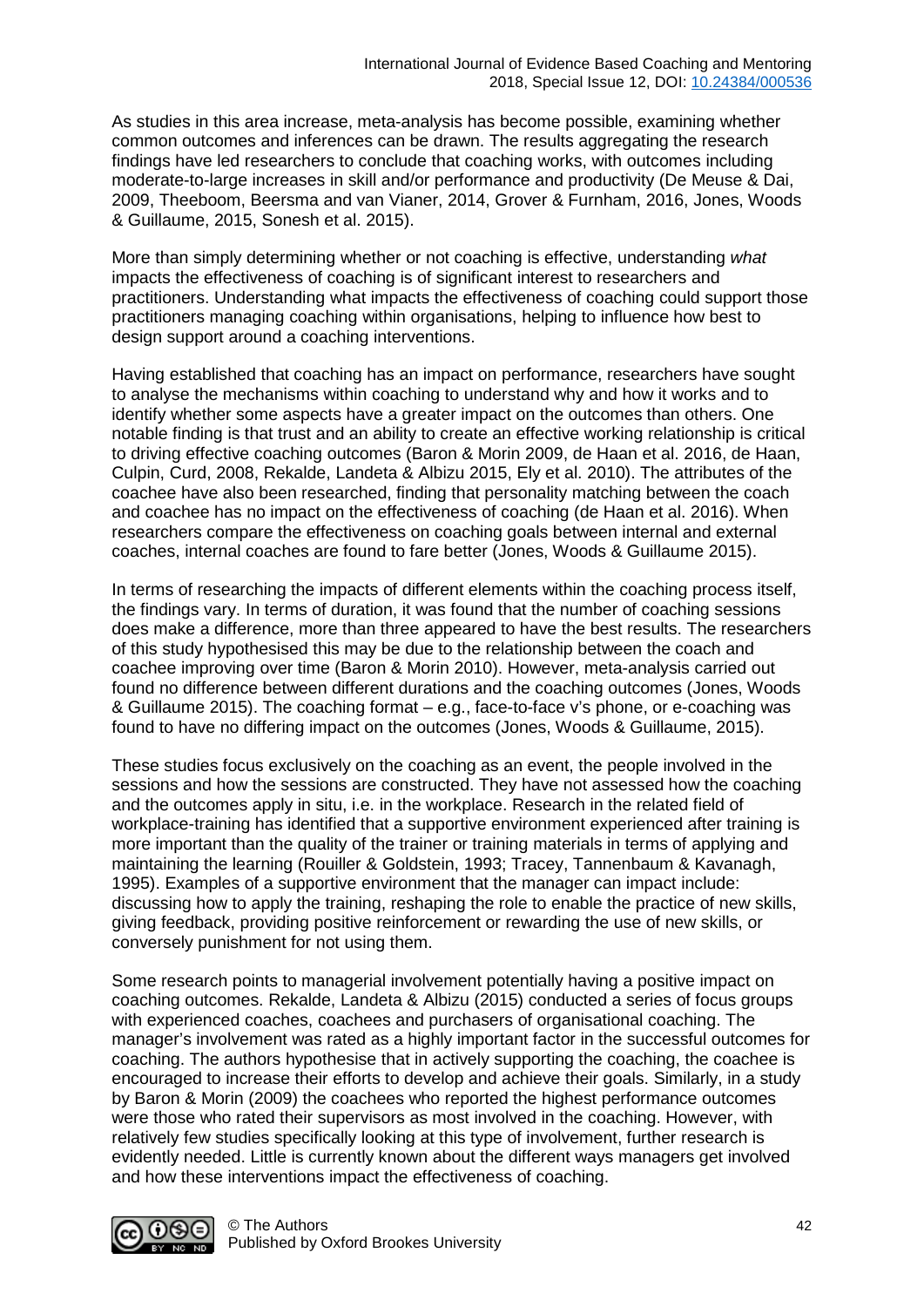With this in mind, the research objectives for this study were;

- 1. To identify the different methods by which managers are involved in workplace coaching
- 2. To examine the perceived impact of managerial interventions on the effectiveness of workplace coaching.

# **Methodology**

This study used a mixed-methods approach; a synthesis of different techniques used to improve research outcomes (Brewer & Hunter, 1989). In this case, harnessing the benefits of both qualitative (in-depth semi-structured interviews and open survey questions) and quantitative (a survey) research methods. This combination allowed a much larger population to be studied than using only a qualitative approach.

A survey was sent to 750 coachees who had recently experienced coaching in their organisation, asking about the current practices in terms of managerial involvement in coaching and the perceived impacts it has on coaching outcomes. A high response rate of 20% was achieved, providing 150 coachee responses, from a broad range of global and UK based companies. A similar survey was sent to the coachees' line manager and/or HR manager. This validation of the data through cross-verification, termed 'triangulation' provides crucial alternative viewpoints and can highlight if coachees' answers are impacted by bias positively or negatively towards the topic in question (i.e. if the answers vary drastically between respondents in the 'triangle'). Eight of these questionnaires were returned from the manager and/or HR manager (a disappointing response rate of 5.3%). Additionally, a number of in-depth, semi-structured interviews were conducted using the survey questions but allowing for deeper probing with experienced coaches and those who have managed coaching provision in organisations for a number of years.

The data analysis leveraged statistical packages (quantitative) to understand if the differences in perceived outcomes between groups who had experienced different types of managerial involvement were significantly different. Thematic analysis was used to understand the qualitative data and sort the responses into categories. The approach of combining qualitative and quantitative methods and the respective ways of analysing the data has provided deep insights into not only what activities are underway in organisations, but also the perceptions of their effectiveness and also thoughts and ideas from those most closely engaged in the activity of coaching in organisations. This method was chosen to gain a broad understanding of current practices (large population size possible through quantitative methods) and also insight to direct further research (deeper and more specific details possible through qualitative methods).

# **Findings**

The findings are divided below into two sections; firstly what types of managerial involvement in coaching takes place as was evidenced by the research and secondly what was the perceived impact of the different types of managerial involvement by the coachee, manager and/or HR manager.

#### **Managerial Involvement in Coaching**

The high level analysis of the survey responses indicated that in the main, managers are involved in the coaching in some way. Only 9% of the coachees responded that their

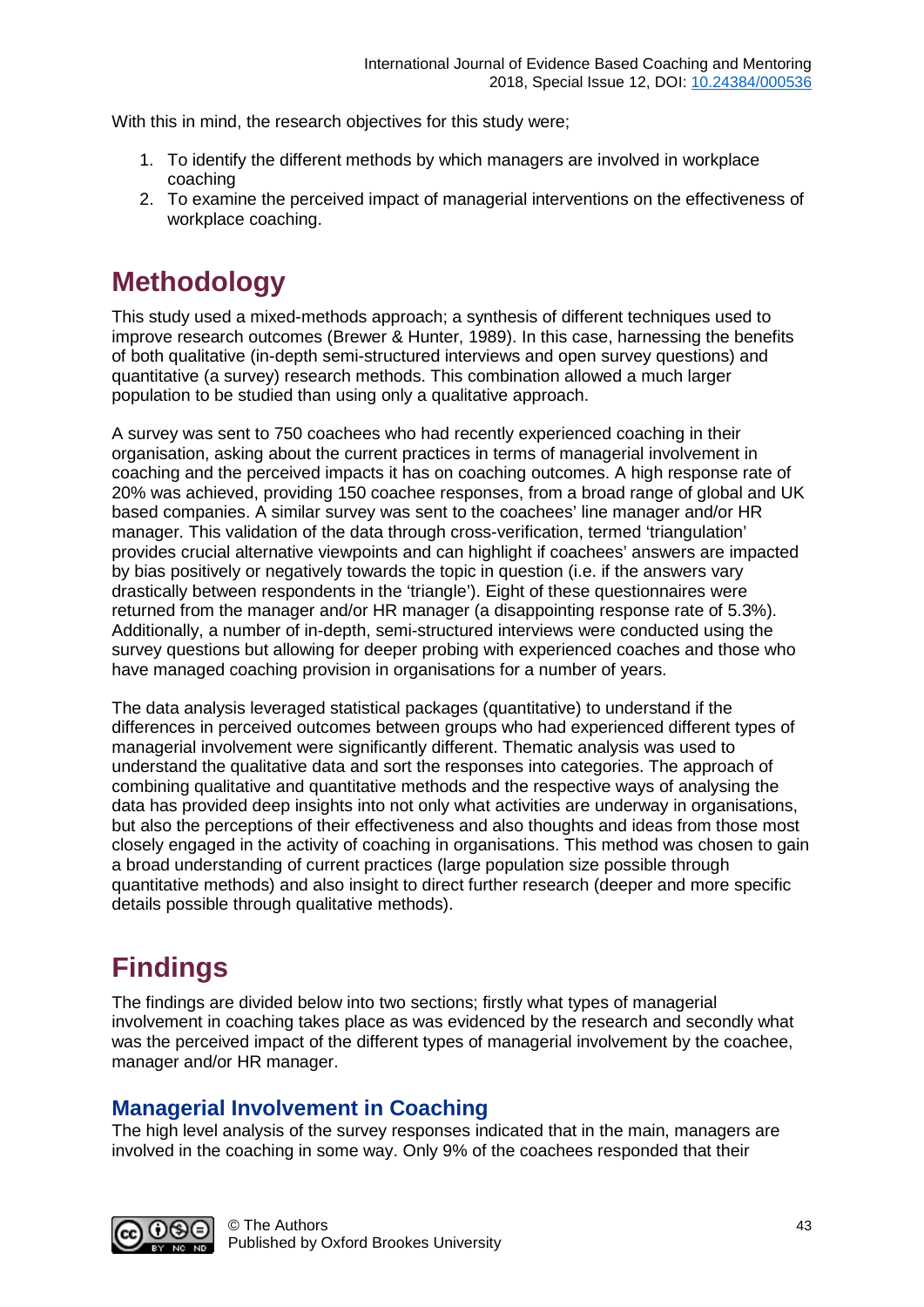manager was not involved at all. Nearly half of those who responded said that their manager had suggested the coaching.

The most common methods that managers currently get involved in coaching in the population surveyed are:

| Recommending the coaching                                           | 48% |
|---------------------------------------------------------------------|-----|
| Participating in an interview to give feedback used in the coaching | 38% |
| Asking what they could do to support the coachee's coaching goal    | 37% |
| Setting the objectives for the coaching                             | 34% |

The least common methods coachees reported that managers employed were;

| Participating in some way in most or all coaching sessions           | 0%  |
|----------------------------------------------------------------------|-----|
| Followed up with the coachee after most or all the coaching sessions | 5%  |
| Rewarded the coachee for demonstrating changes                       | 6%  |
| Created or sought out opportunities for the coachee to practice      | 9%  |
| Held the coachee to account for demonstrating changes                | 10% |

The correlation between the coachees' response and that of either their line manager of HR manager only achieved low to moderate correlations. However, with such low numbers in the responses in these pair/triad perspectives, the sample sizes are too small to provide confidence that these results are generalisable (Bonnet, 2000, Cohen & Cohen, 1975). In an effort to overcome such limitations, this study sought to provide additional viewpoints through interviewing experienced coaches & HR coaching co-ordinators.

To further understand the methods of managerial involvement used in coaching in organisations, three experienced coaches and three HR coaching co-ordinators were interviewed, using semi-structured questions. The transcripts were read and codes applied for each method described. Thematic analysis was conducted to provide a rich and detailed account of what coaches and HR coaching co-ordinators were practicing and witnessing within their coaching practices and organisations.

1. *Setting expectations of managers about their required involvement.* This includes briefing managers, or when coaching was used for a cohort on a programme through a group call, outlining what was expected of them in terms of the coaching engagement. The interviewees did acknowledge this was a desired best practice and wasn't adhered to all the time. They often spoke of having to intervene as described by one of the coaches:

*"I sometimes have to influence the coachee to instigate time with myself and the line manager so that I can brief them as to their required involvement.. it makes such a difference" (Coach)*

2. *Managerial (and other stakeholders) feedback as input into the coaching.* This was often a formalised process, usually before starting the first coaching session. If not formalised within the organisations process, the coaches noted that they felt this was such an important part of the process that they had their own surveys or interview methods that they would turn to in the absence of organisations having their own 360 questionnaire as described by one of the coaches.

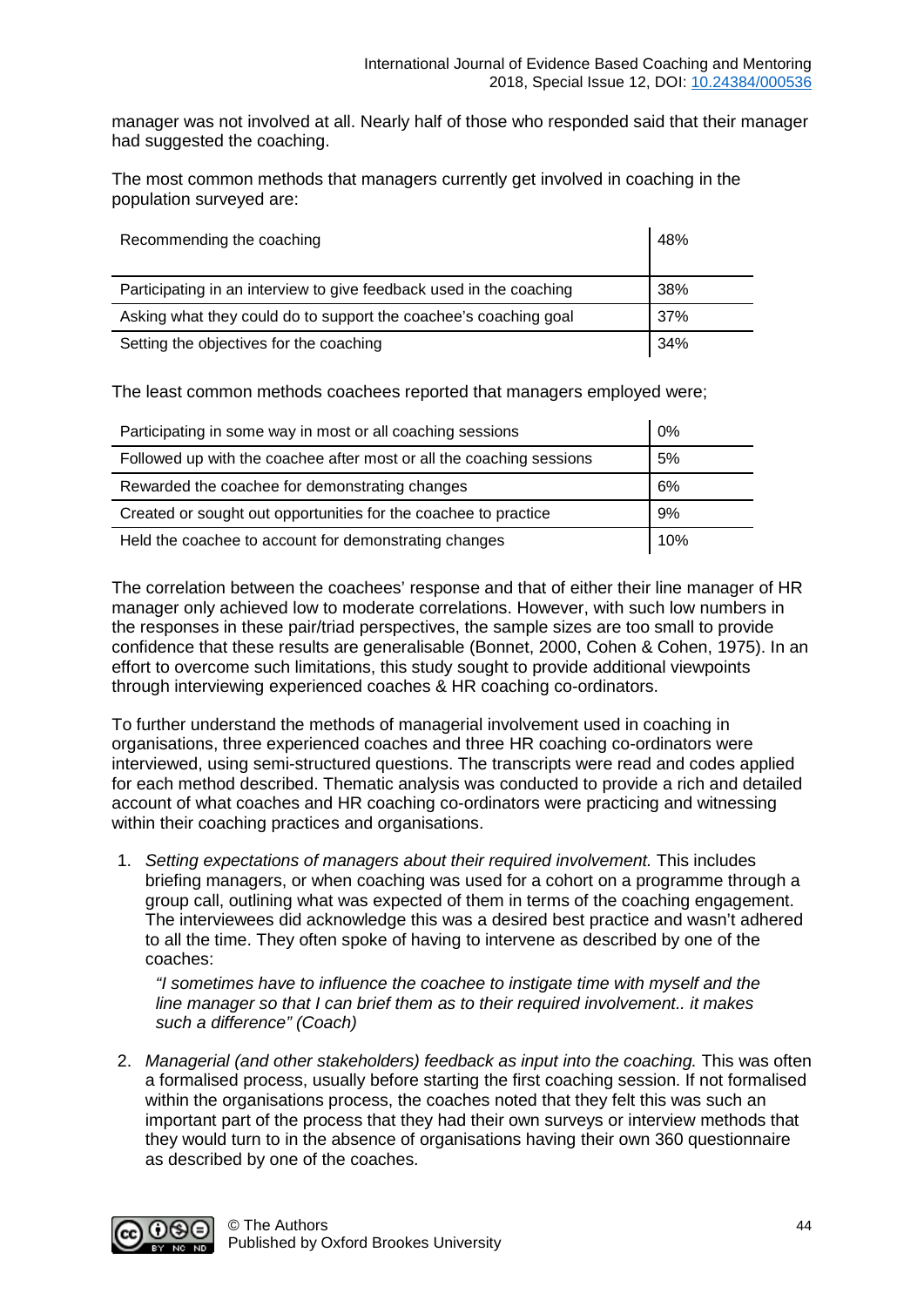*"I always try to get stakeholder input into the coaching, however, whereas [in the past] it used to comprise of quite long interviews, now they are much shorter, like 10 to 15 minutes each" (Coach)*

3. *Encouraging managers to participate in one or more of the coaching sessions:* This was frequently described as a formal part of the process that was specified by the organisation or the coach. Often this meant the manager participated in the first coaching session or the last session as described in this quote.

*"it's a time to review progress, agree further development needs and to attempt to create some momentum for their continued support of the coachee's development" (Coach)*

From the field of organisational training research, Tannenbaum and Yukl (1992) refer to the fact that activities prior to and starting the training are significantly important for the transfer of learning. It seems from this research that organisations and coaches have adopted these practices into workplace coaching. However, in terms of post training activities the research study conducted by Saks & Belcourt (2006) reports that organisations rarely incorporate follow-up activities into their training initiatives. In relation to this study it appears that some of these practices are in existence within coaching. For example, one of the most frequent types of involvement (37% of respondents) was that their manager discussed with them what they could do to support the coaching goals. However, this may not translate into actual follow up activities. For example, only 9% said their manager followed up with them after coaching sessions to reinforce learning or hold them to account and only 9% said their manager actively created opportunities for them to practice the newly learned skills. In terms of 'accountability', only 10% and 6% respectively, said that their line manager held them to account or rewarded them for demonstrating the goals of the coaching.

The thematic analysis of the interviews with coaches and HR coaching coordinators produced a number of themes; they described how managerial involvement in coaching had increased in their organisation(s) or coaching practice over time. The longer coaching has been in place, the more likely managerial involvement has been formalised into process. This progression, where managerial involvement is seen as part of a maturing coaching culture aligns to the Coaching Culture Framework described by Clutterbuck, Megginson & Bajer (2017) who suggest that there are four stages of developing a coaching culture within organisations; nascent, tactical, strategic and embedded. In this conceptual framework, the strategic stage included activities that educate those in the organisation about coaching and encourage practices to embed and integrate coaching into everyday work activities.

Another theme captured from the feedback from the expert interviewees in this research study, suggested that the extent to which particular methods of involvement are mandated or heavily recommended to the manager also depends on whether the coaching is part of a programme or an ad-hoc intervention instigated by an individual or his/her manager. With regards ad-hoc coaching, the interviewees commented that there was far less process, formality or control put on to the coaching engagement and that what happened in terms of managerial involvement was governed by the experience or willingness of the coachee and/or their manager. Whereas they described the process of the programmatic coaching as much more formalised. In these programmatic coaching initiatives time and effort was taken to ensure that the manager was clear that he/she was expected to be involved in the coaching and specific governance in some cases created to ensure various types of involvement occurred (360 feedback, attendance to coaching sessions for example). This creation of a formal process for managerial involvement is descriptive of being at the strategic stage of the coaching culture development in an organisation, where managers are not using it informally yet because the organisation has not yet reached the embedded stage (Clutterbuck, Megginson & Bajer, 2017).

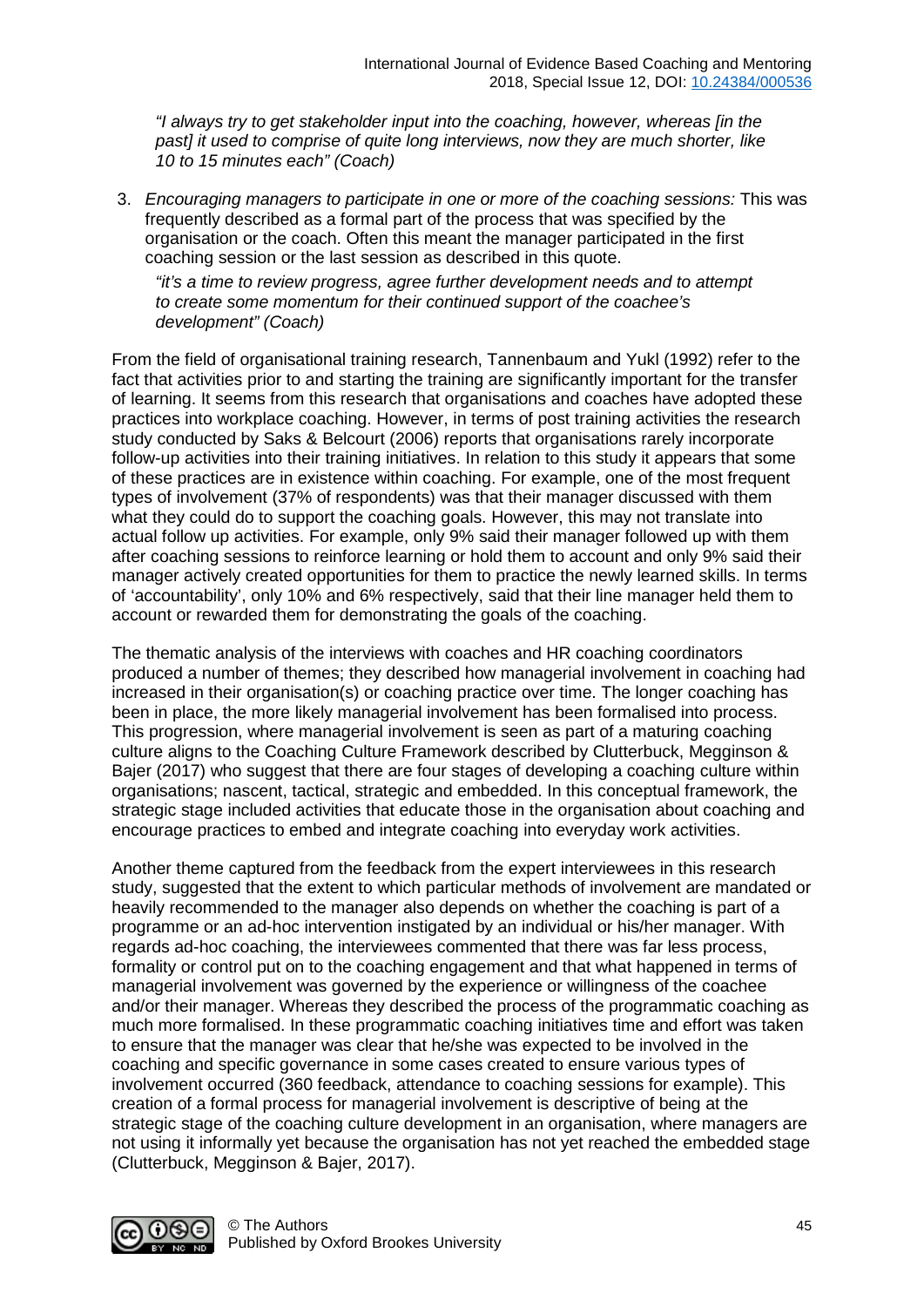#### **Impact of Managerial Involvement**

Respondents were asked to rate the overall effectiveness of their coaching which was compared to which of the different types of managerial involvement the coachee had recorded as experiencing and how many of the methods they had experienced. The number of methods employed did not have an effect on the perception of the effectiveness of coaching – "more is not more". However, coachees rated the effectiveness of their coaching more highly for each method when it was employed v's coachees who did not experience this method. This would suggest that overall, managerial involvement has an impact on improving the effectiveness of coaching. The two largest differences was for the manager rewarding the coachee or for holding the coachee to account for demonstrating changes back in the workplace.

An additional point to note is that the coachees rated the effectiveness of their coaching highly, irrespective of what managerial methods were employed. The average rating from all participants was 6.7 out of a possible 9. For the 20 coachees whose manager was not involved in any of the methods featured in the survey, the average rating for the overall effectiveness of the coaching was 6.15. One could conclude from this that coaching itself is a highly effective intervention in terms of perceived outcomes for those being coached, as is noted by much of the research into coaching effectiveness (Grover & Furnham, 2016) and in the review of 234 studies by Grant (2013). It may be that any additional interventions employed to enhance the outcomes of coaching are only capable of making a small additional impact on what is already a high impact.

Those methods of managerial involvement that were deemed most impactful were;

- 1. Providing feedback either through 360 or interview to "direct the content of the coaching" and "support the objective setting"
- 2. Managers being involved in setting the objectives for coaching
- 3. Following up with the coachee regards progress and where they [the manager] could provide support

Those methods deemed least impactful were:

- 1. The manager recommending the coaching
- 2. Rewarding the coachee for achieving the coaching objectives / displaying them back in the work place

These findings align with research regarding the impact of managerial input on the outcomes of training initiatives (Rouiller & Goldstein, 1993, Tracey, Tannenbaum & Kavanagh, 1995). In these studies the types of managerial involvement that had a positive impact on the learning outcomes of the training their direct reports attended included; discussing with the trainee how to apply the training in a work context; reshaping the role to enable practice of these new skills; giving feedback, providing positive reinforcement or rewarding the individual when new skills were used appropriately; or conversely punishing them if the individual failed to use their new skill. These methods are a discretionary act by the manager, there is no formality or structure or instruction to these acts, whereas those methods perceived as less effective, are part of the governance put in by others (i.e. attending one or more of the coaching sessions, completing feedback forms etc.). These highest rated methods by the participants of this survey are in line with the findings by Towler, Watson & Surface (2013), who found that the most impactful methods managers could employ in supporting training outcomes were specifically those that were discretionary as opposed to mandated actions.

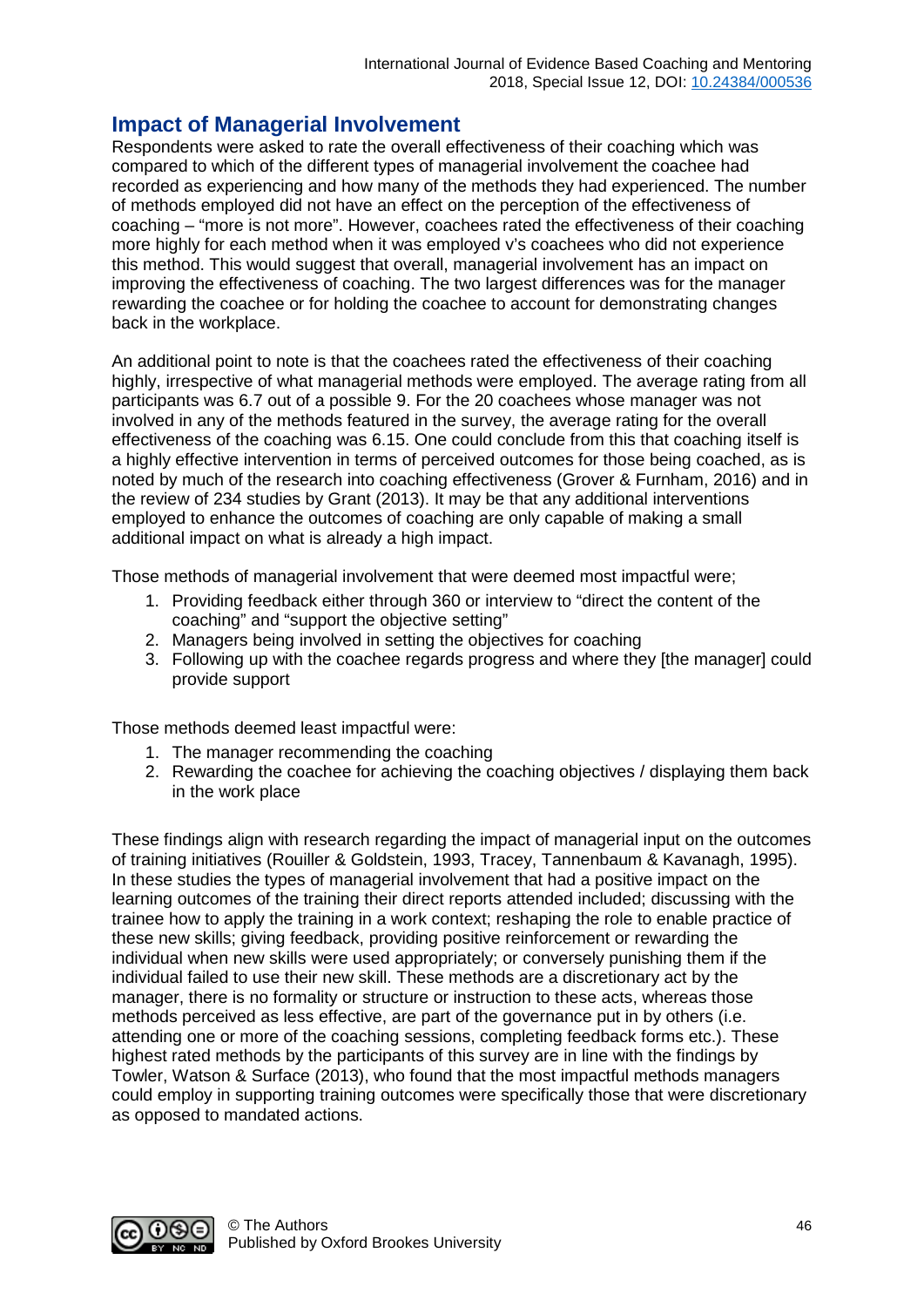# **Discussion**

The findings suggest that managers are involved in coaching in the workplace today in a number of different ways. Most commonly, the methods in which they are involved are; recommending the coaching; providing feedback/input that is used in the coaching and offering support to the coachee in making the changes agreed in the coaching. Those involved in coaching in organisations made reference to the involvement of managers in coaching becoming more routine. Specifically, it was highlighted that with formally organised coaching programmes or development programmes that involve coaching, managerial involvement is now becoming hard-wired into the programme design. Outside of programmatic coaching, the manager's involvement was more varied. According to the expert interviewees, organisations that have been using coaching for some time were more likely to encourage managerial involvement. In addition, those managers that had become accustomed to good practice in coaching were observed to self-instigate proactive involvement with the process, even though he process design did not require this from them. In this regard, there was a similar view that managers who had themselves experienced coaching, were more likely to engage with the coaching of their direct reports. This would help to explain the view that managerial involvement in coaching is increasing, given that workplace coaching has been in existence for some while and continues to increase.

The second research question focused on the perceived impact of managerial involvement in coaching. Overall the coachees' in this study rated the effectiveness of their coaching very highly. This is consistent with the review of research regarding whether coaching is effective, conducted by Grant (2013). Across the board, when the coachee was asked to rate the overall effectiveness of the coaching, the rating was higher for each type of managerial involvement, than when that method was not employed. However, although higher, the difference was not found to be statistically significant in this study.

The coachee's were also asked to rate each type of managerial involvement with respect to their view on the impact this method (if they had experienced it) had on the effectiveness of their coaching. In this question the highest rated methods of managerial involvement were the proactive methods. This finding aligns with the outcomes of studies on workplace training, which discovered that the most impactful methods managers could employ in supporting training outcomes were those that were discretionary as opposed to mandated (Rouiller & Goldstein, 1993, Tracey, Tannenbaum & Kavanagh, 1995, Towler, Watson & Surface, 2013).

The experienced coaches and organisational experts also felt that discretionary involvement was the most impactful method that managers could employ. This emphasis on discretionary actions from managers having a greater impact on the outcomes of coaching aligns to the concept of Social Exchange Theory (Thibaut & Kelley 1959, Kelly & Thibaut 1978, Homan 1961) whereby individuals in some kind of relationship exchange actions or behaviours, in a form of social reciprocity. In the case of improved coaching effectiveness, the improved outcomes could be driven as a result of additional discretionary effort from the coachee which was stimulated from the visible efforts from the manager. This socially reciprocal behaviour results in positive outcomes for both parties. In organisational research by Purcell and Hutchinson (2007), results suggest that additional discretionary effort from managers towards their employee results in their direct reports being more engaged and in turn displaying more discretionary effort for the organisation and resulting in higher performance outcomes. Greater employee engagement and performance outcomes were found when compared to managers who simply followed the organisational processes set out for them. It therefore seems that the choice of supporting and doing so in your own way is better than following the process. In the case of improved coaching effectiveness, this could be stimulated from the visible efforts from the manager, that results in the coachee putting more effort into achieving the goals of the coaching.

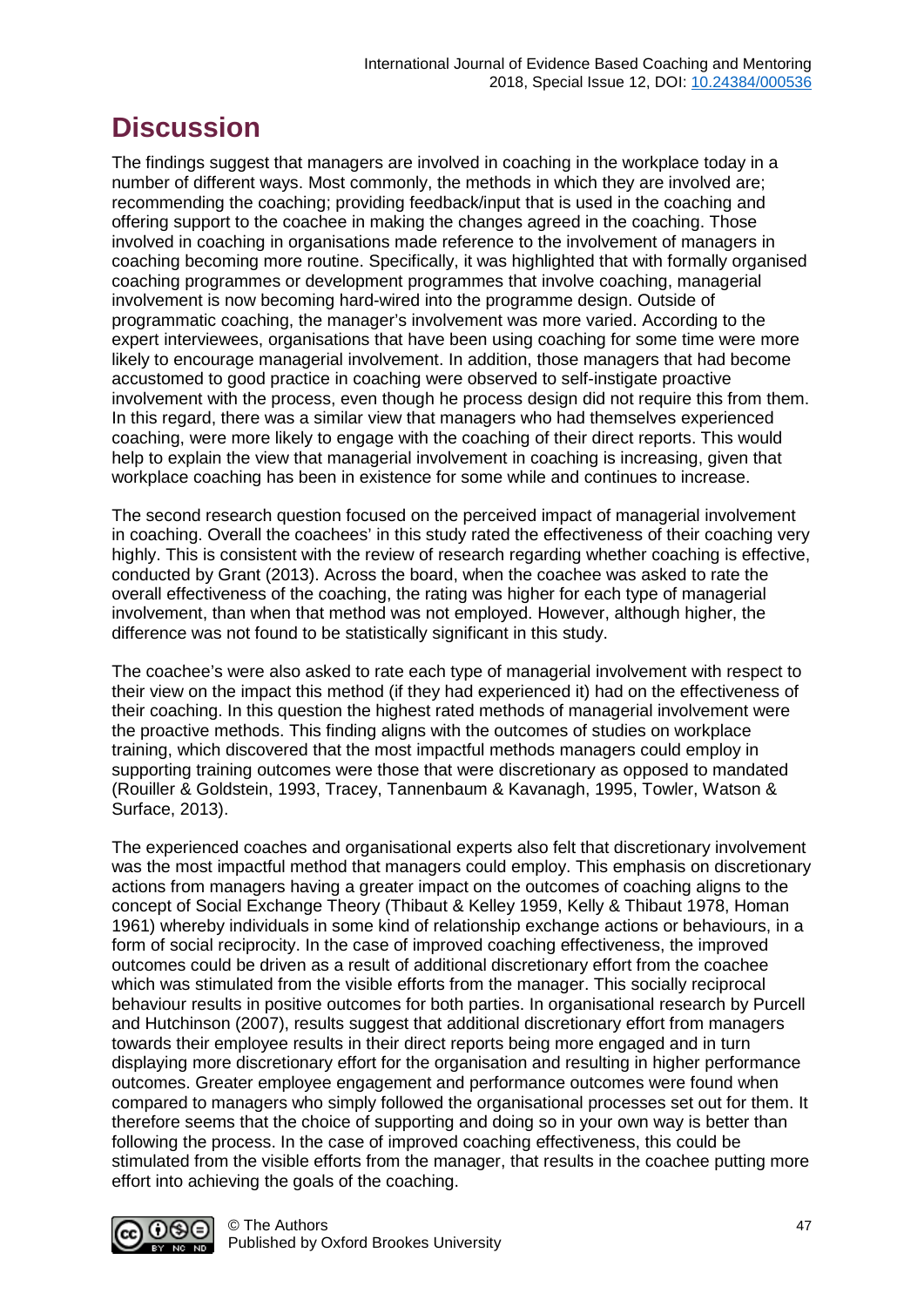The theory doesn't stipulate that the amount of exchange increases discretionary effort, which aligns with there being no correlation between the number of methods being employed and the overall rating of the effectiveness of the coaching. The existence of some kind of exchange facilitates effort from the other party and in the case of discretionary effort, not simply following the processes set out by the organisation or the coach as was found in the case of performance and engagement by Purcell and Hutchinson (2007). This distinction between activities could assist organisations (and coaches) in determining how to prioritise how to involve managers. Given that management time is limited, taking the time to educate and engage managers around the potential benefits of coaching and how their discretionary effort can impact the overall outcomes of coaching, might result in better outcomes.

#### **Limitations of the Study**

Limitations of this study constrain the extent to which recommendations can be made. The study relied on self-reporting from coachees as opposed to controlling different aspects of the manager's involvement in coaching and comparing outcomes of those who did and did not experience a method. In an attempt to identify whether the self-reported outcomes were reliable, the questionnaire was also shared with the coachees' line managers and their HR managers. Unfortunately only a small number (8) of manager/HR manager to coachee pairs responded and for those that did respond, their answers did not strongly correlate with the answers of the coachee. This unreliability of self-reporting methodology is highlighted by Grant *et al.* (2010) and given as the reason researchers need to conduct more randomised control trials to further our understanding.

Another limitation pertaining to using a self-report questionnaire that is not supported by larger volumes of triangulated perspectives of other viewpoints is that coachees may hold existing beliefs in regards to the effectiveness of coaching and this could influence their responses. Researchers have found that there is not necessarily a very strong relationship between perception and reality, particularly when it comes to objectively assessing performance (Marteau, Johnston, Wynne & Evans, 1989, Dunning, 2005). Critcher and Dunning (2009) for example, found that prior beliefs influenced participant's self-assessment of their own performance in a task. In relation to this study, if coachees had a belief already that their manager's involvement was important and would have a material impact on their coaching they may have scored the impact of each managerial method that their manager did involve themselves in, higher than the actual reality of the impact. These findings also lend support to Grant's position that randomised control design is the gold standard for determining what factors influence the impact of coaching (Grant, 2013).

This study did not ask participants to compare or rank the different types of managerial involvement and therefore, because their perception in general was that they had an effective experience in coaching, they may have rated all methods highly and not discriminated between the different methods employed. In repeating this research it would be beneficial to ask participants to distinguish between the different methods employed in their coaching engagement. Further limitations of this study are that the research focused solely on the role of managerial involvement, one could look at other factors that contribute to a conducive coaching environment. These could include alignment of business goals, peer support and other aspects of the business context or performance for example.

### **Conclusion**

There are two recommendations that could be drawn for coaching within the workplace as a result of these findings. Firstly, formal vs. choice of involvement**:** Creating check-lists or formal processes that involve the manager are likely to be not as effective as educating managers on the importance of their involvement in the process, outlining various ways that

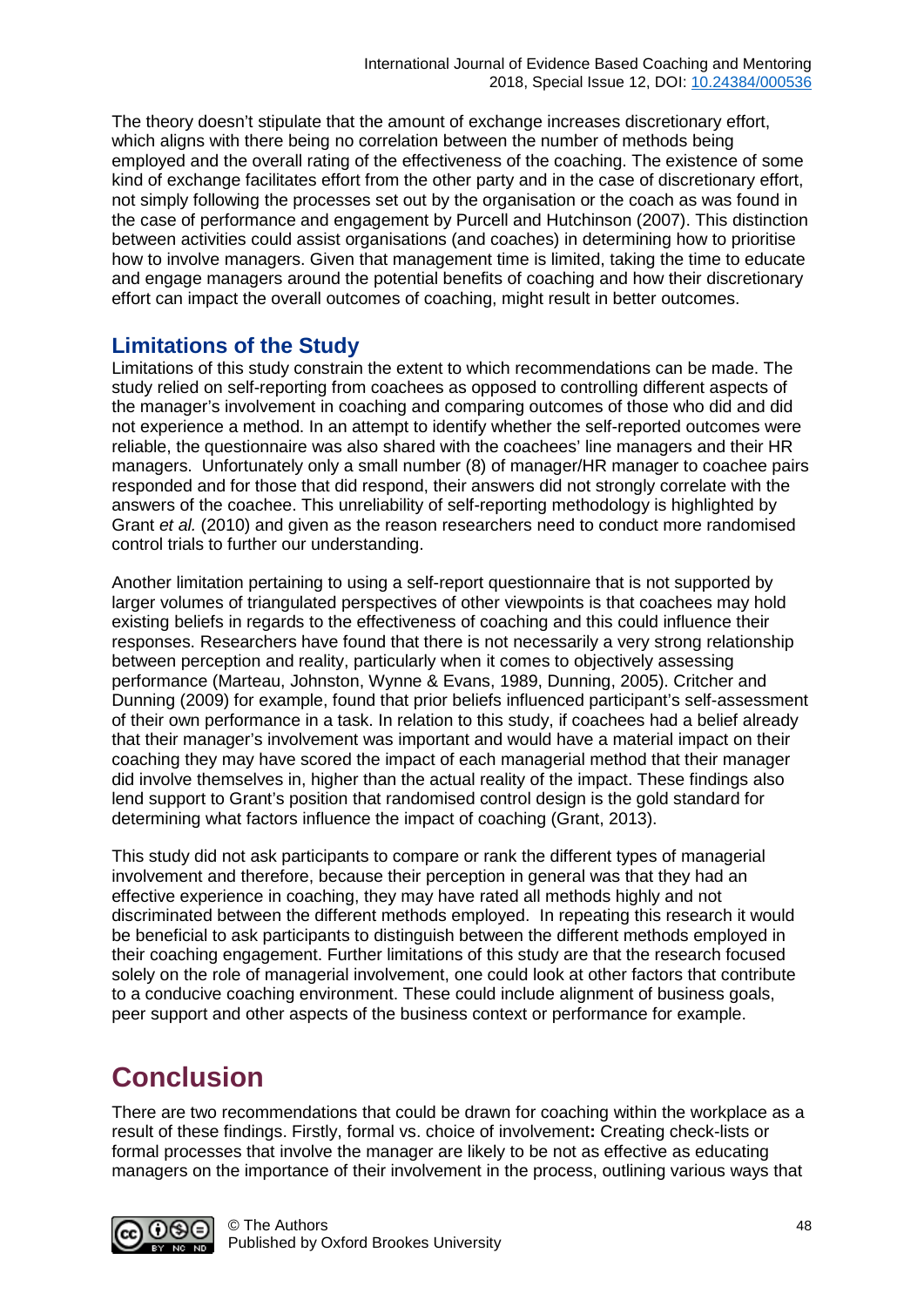they can become involved and highlighting that they should choose those that are most meaningful or workable/feasible for them. Secondly, quality over quantity: given managerial time is a scarce resource, encouraging managers to get involved in a few select ways is possibly a better use of time than asking them to engage in numerous different ways and times over the duration of the coaching programme.

More studies are required to further understand what different ways managers get involved in coaching within a workplace setting and how these impact the longer-term behavioural and performance outcomes of coachees. It may be of interest to identify whether the whole range of coaching interventions across the duration of coaching from before, during and after the coaching are necessary and create an additive effect or if some methods are more effective than others, for example comparing 'tell' involvement with 'facilitative engagement'. Given so many different types of managerial involvement were identified in this study as commonplace in organisations today this may help understand if all are required (demonstrating commitment across the coaching period) or if management time can be more efficiently allocated to drive maximum outcomes.

### **References**

- Baron, L. & Morin, L. (2009). The coach-coachee relationship in executive coaching: A field study, *Human Resource Quarterly*, 20(1) 85-107.
- Brewer, J. & Hunter, A. (1989). *Multimethod Research: A synthesis of Styles.* Sage. London.
- CIPD (2015). Annual Survey Report: Learning & Development [online]. Downloaded from https://www.cipd.co.uk/knowledge/strategy/development/surveys (accessed 11.1.2017).
- Clutterbuck, D., Megginson, D. & Bajer, A. (2017). *Building and sustaining a coaching culture*. London: CIPD.
- Critcher, C. & Dunning, D. (2009). How Chronic Self-Views Influence (and Mislead) Self-Assessments of Task Performance: Self-Views Shape Bottom-Up Experiences With the Task, *Journal of Personality and Social Psychology*, 97(6), 931–945.
- de Haan, E., Culpin, V. & Curd, J. (2008). Executive coaching in practice: what determines helpfulness for clients of coaching? *Personnel Review*, 40(1), 24-44.
- de Haan, E., Grant, A., Berger, Y. & Eriksson, P. (2016). A large scale study of executive and workplace coaching: the relative contribution of relationship, personality match and self-efficacy. *Consulting Psychology: Journal of Practice and Research*, 68(3), 189-207.
- de Meuse, K., Dai, G. & Lee, R. (2009). Evaluating the effectiveness of executive coaching: beyond ROI? *Coaching: An International Journal of Research and Practice*, 2(2), 117–134.
- Dunning, D. (2005). *Self-insight: Roadblocks and detours on the path to knowing thyself*. NY: Psychology Press.
- Ely, K., Boyce, L., Nelson, J., Zaccaro, S., Hernez-Broome, G. & Whyman, W. (2010). Evaluating leadership coaching: a review and integrated framework. *The Leadership Quarterly*, 21, 585-599.
- Grant, A. (2013). *The efficacy of coaching*, in Passmore, J., Peterson, D. & Freire, T. (eds) *Handbook of the psychology of coaching and mentoring*. Chichester: Wiley-Blackwell
- Grant, A. (2013b). The efficacy of executive coaching in times of organizational change, *Journal of Change Management*, 14, 258–280.
- Grant, A, Passmore, J., Cavanagh, M. & Parker, H. (2010). The state of play in coaching, *International Review of Industrial & Organizational Psychology*, 25, 125 -168.
- Grover, S. & Furnham, A. (2016). Coaching as a developmental intervention in organisations: A systematic review of its effectiveness and the mechanisms underlying it. *PLOS One* 11(7), 1-41.
- Homans, G. (1961). *Social Behaviour: Its elementary forms*. New York: Harcourt, Brace & World Inc.
- International Coaching Federation (2014). Background Information & Membership Facts [online]. Downloaded from http://www.coachfederation.org/files/FileDownloads/August%202014%20Fact%20Sheet.pdf [accessed 12.12.2016)
- Jones, R., Woods, S. & Guilluame, Y. (2015). The effectiveness of workplace coaching: A meta-analysis of learning and performance outcomes from coaching, *Journal Occupational and Organisational Psychology*, 89, 249-277.
- Kelley, H. & Thibaut, J. (1987). *Interpersonal Relations: A Theory of Interdependence*. New York: Wiley & Sons.